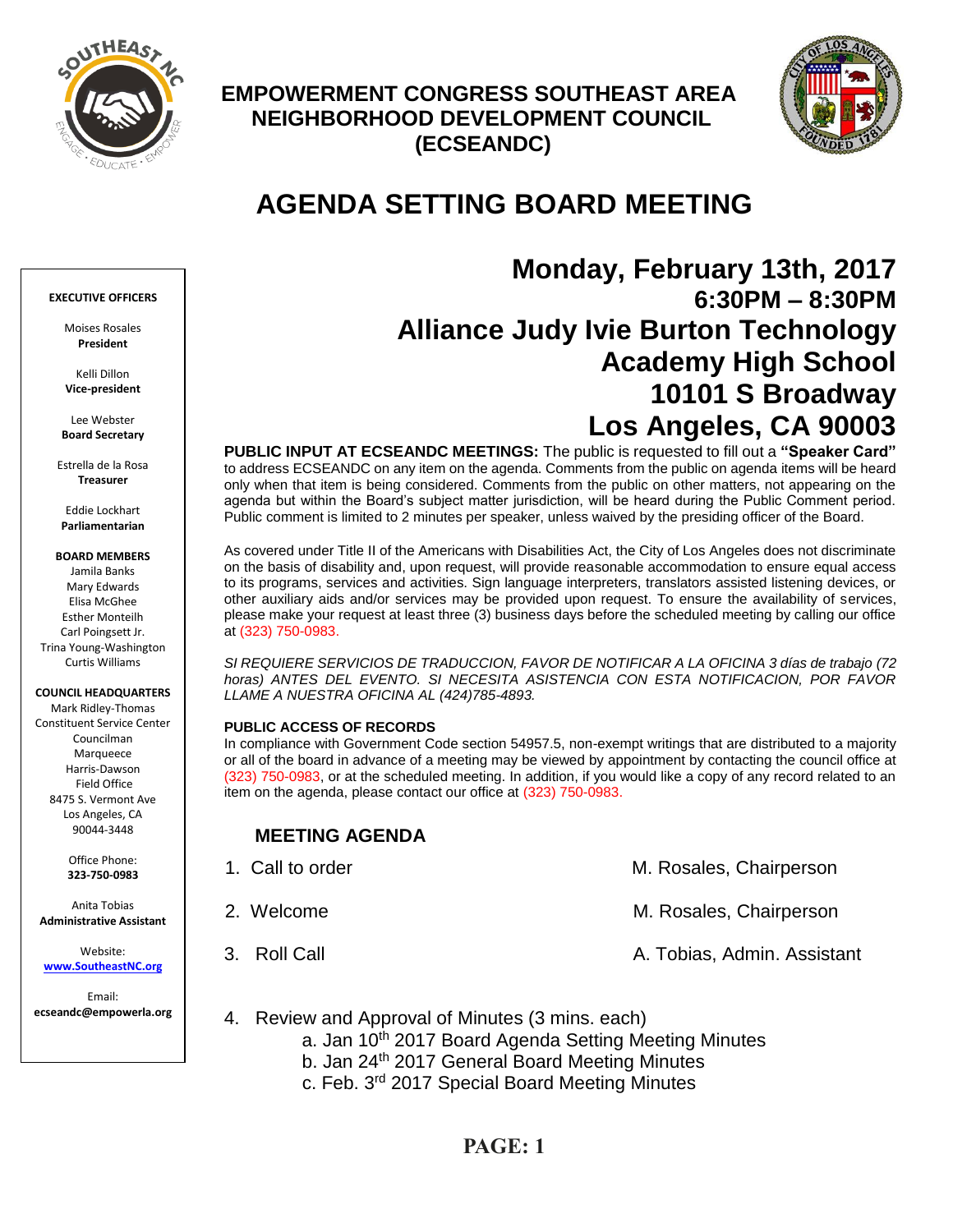- 5. Public Comments (2 min. per speaker)
- 6. Elected Officials and City Department Reports (5 min. each)
	- a. Senior Lead Officers
	- b. Council Districts 8, 9, 15
	- c. Department of Neighborhood Empowerment (DONE)
	- d. Office of the Mayor
- 7. New Business (90 min)
	- a. Discussion and Possible Board Action for Approval of a1. October 2016 Monthly Expenditure Report (MER) a2. November 2016 Monthly Expenditure Report (MER) a3. December 2016 Monthly Expenditure Report (MER) (**E. dela Rosa**)
	- b. Discussion and Possible Board Action regarding Budget Adjustments to the following line items:
		- b1. From: Audio and Visual Services ----------- \$ 1,500 Facilities related & space rental ---- 1,800
		- b2. To: Area Assemblies = \$3,300 Note: Current budget for Area Assemblies is \$4,800 (\$1,600 x 3 areas) After adjustments, Area Assemblies budget will be \$8,100
	- c. Update regarding EC Southeast First Annual Health and Wellness Fair **(E.Mcghee)**
	- d. Discussion and Possible Board Action regarding partnering with Councilman M. Dawson for the Community Clean-up d1. date: Feb, 25<sup>th</sup> 2017
		- d2. location: Lanzit and Avalon grid
		- d3. Partnership provide snacks and refreshments for the volunteers. (NTE \$175)
	- e. Update Regarding; The Board of Neighborhood Commissioners recognize the 15 Year Anniversary of EC Southeast NC.
	- f. Discussion and Possible Board Action Regarding presentation and Q&A with Councilmember Marqueece Harris-Dawson regarding the City's and County's efforts to address homelessness. f1. Date: Feb. 28<sup>th</sup> General board Meeting.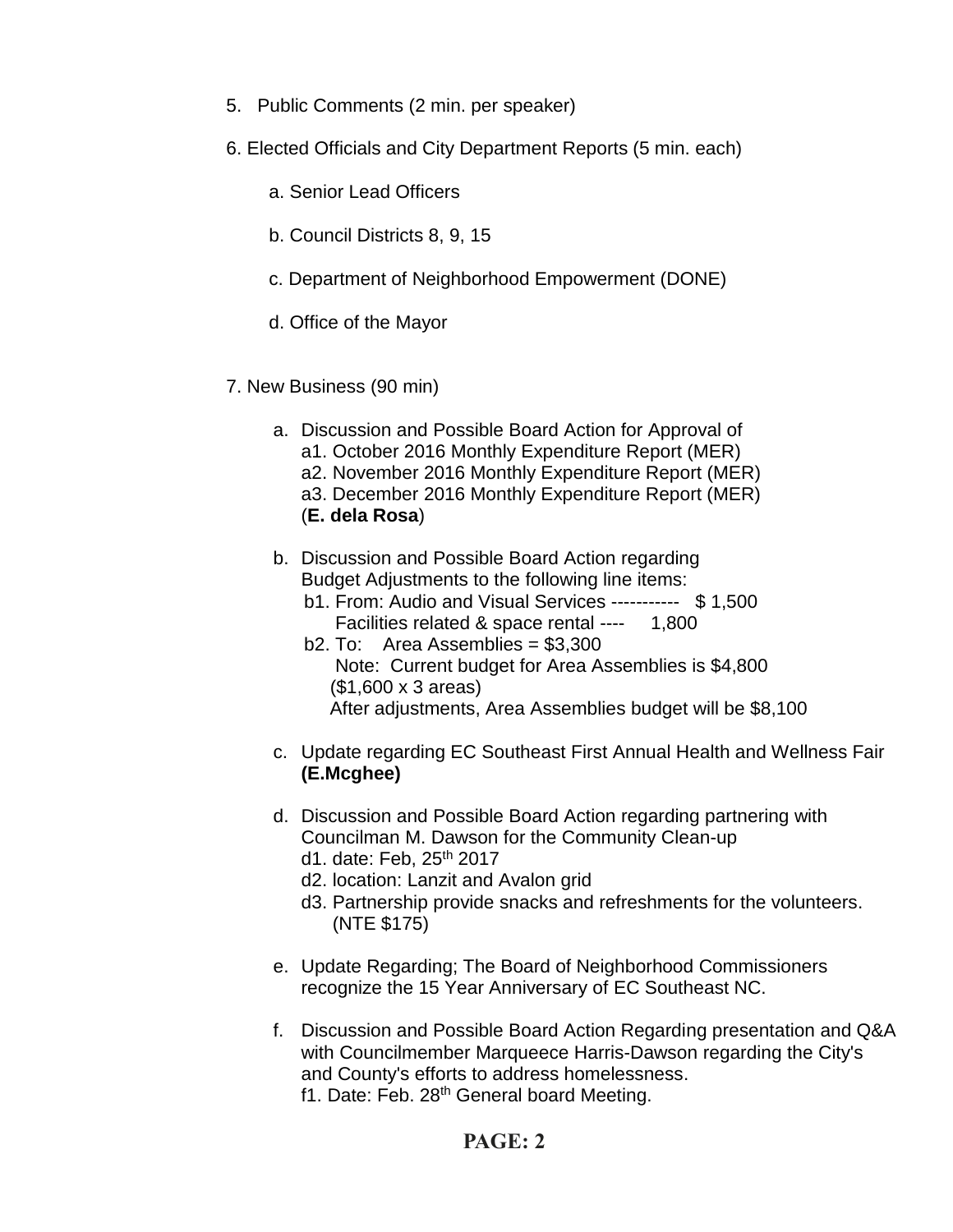- 8. Unfinished Business (5 min. per item)
	- a. Update and Discussion regarding Turkey Give-a-way with Morningside On 11/22/2016 **(Jamila B.)**.
	- b. Update on "CD8 End of Term Grant" for \$15,000.00 awarded to the ECSEANDC for Beautification.

## **END OF ACTION ITEMS**

Committee Reports (2 min. per committee)

- a. Budget Committee Chair  **E. dela Rosa**
- b. Outreach Committee Chair **Dans** Vacant
- c. Quality of Life Committee Chair T. Washington
- d. Beautification Committee Chair Fame E. Monteilh
- e. Public Safety Committee Chair. E. Monteilh
- f. Youth/ Young Adults Comm. Chair J. Banks
- q. Land Use Committee Chair **E. McGhee**
- h. Hospitality Committee Chair  **Vacant**
- i. Social Media Chair **Chair** F. McGhee
- 
- 
- 
- 
- 
- 
- 
- 
- 
- 9. **Board Vacancy:** Discussion and Possible Board Vote (5 min.) Below are the ECSEANDC vacant board seats. Please See Bylaws for Duties & Responsibilities also Article 6 section 2E page 9.

**VACANCY - a) Member At-Large Rep #1**

- **b) Member At-Large Rep #3**
	- **c) Member At-Large Rep #4**
	- **d) Youth Representative**
- 10. Board Member Comments (5 min.)
- 11. Chair Closing Comments (3 min.)
- 12. Adjournment

## **ANNOUNCEMENTS**

*Neighboring Neighborhood Council Meetings:* o WATTS

- o Board Meeting: 2nd Tuesday of the month at 6:30pm, meeting location: watts senior citizen center; 1657 E. Century Blvd., Los Angeles, Ca 90002-2987, office location and phone number:10221 Compton Ave. #203, Los Angeles, CA 90002 (323) 564-0260
- o HARBOR GATEWAY NORTH
- o Board Meeting: 4TH TUESDAY OF THE MONTH AT 7:00 PM, Meeting Location: 135th Street Elementary School 801 W. 135TH Street, Gardena, Ca 90247-2154, om Coffice Location And Phone Number: PO Box 3723, Gardena, CA 90247, (310) 768-3853, <u>harborgatewaynorth.org وC</u>OMMUNITY & NEIGHBORS FOR 9<sup>TH</sup> DISTRICT UNITY
	-
	- o Board Meeting: 4th Friday Of The Month At 4:30 Pm, Meeting Location; Estelle Van Meter Center Sr. Center 606 E. 76th Street, Los Angeles, 90001-2802, office location and phone number; 7600 S. Avalon Blvd. Los Angeles, CA 90001, (323) 750-0496
- o EMPOWERMENT CONGRESS SOUTHWEST AREA NDC
- o Board Meeting: 3rd Monday of the month at 6:30 pm, Mark Ridley-Thomas Constituent Service Center 8475 S. Vermont Ave, Los Angeles 90044-3448, office<br>location and phone number; 8475 S. Vermont Ave, Los Angeles, CA 9004 o VOICES OF 90037
- Board Meeting: 4th Wednesday of the month at 6:30pm, meeting location: Normandie Avenue Elementary School, 4505 S Raymond Ave, Los Angeles CA 90037-2817, council contact information; (323) 299-0809
- o EMPOWERMENT CONGRESS CENTRAL AREA NDC
	- o Board Meeting: 4th Monday of the month at 6:30 pm, meeting location; Amistad Plaza Apartment community room 6050 S. Western Avenue, Los Angeles, Ca 90047-1464, office location and phone number, 8475 S. Vermont Avenue, Los Angeles, CA 90044-3448, (323) 789-1449.
- o EMPOWERMENT CONGRESS NORTH AREA NDC
	- o Board Meeting: 1<sup>8T</sup> Thursday of the month at 6:30 pm, meeting location, Expo Center Community Room. 2<sup>nd</sup> floor, 3980 So. Menlo Ave, Los Angeles, CA 90007.